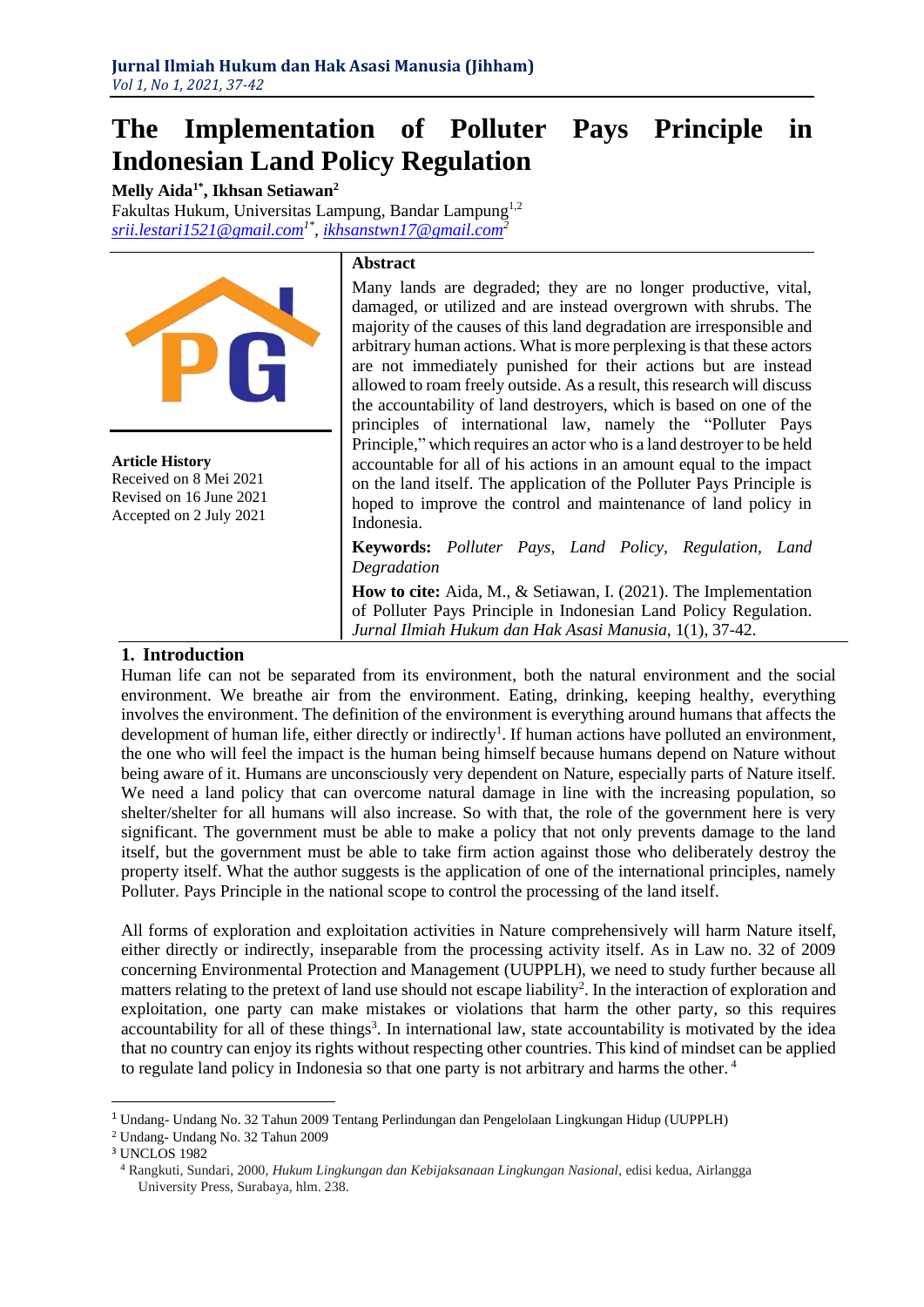Every violation against one other party causes the other party to be obliged to correct it or, in other words, be responsible for it. This is a common thing in the legal system where violations of legally binding obligations and create responsibility for the offender. The law regarding state liability is still in an evolutionary stage. It is likely to increase to the stage where all parties must be held liable for violations of the law, different from the usual responsibility for violations of obligations, resulting in compensation or compensation payments.

Every criminal act must have a regulation that regulates it, as for one of the regulations or principles governing Environmental Pollution, namely the "Polluter Pay Principle" as referred to in articles 88 and 87 of Law Number 32 of 2009 concerning Protection and Management of the environment, that this Principle requires the perpetrator or Legal subjects who commit a crime against Nature are obliged to pay compensation due to the losses it causes.<sup>5</sup>

This research was made to see how the implementation of the Polluter Pays Principle in the 1982 UNCLOS formula is related to the responsibility of International / National Law Subjects when doing damage to the land.

# **2. Discussion**

### *Environmental Recovery & Environmental Responsibility*

Environmental responsibility is a series of obligations of a person or party to assume responsibility for sufferers whose rights have been violated to a good and healthy environment. Environmental responsibility includes both the issue of compensation to individuals (private compensation) and the cost of environmental restoration (public compensation). Thus, the Nature of environmental responsibility can be private and can also be public, in the sense that if a polluter has fulfilled his responsibility to an individual, it does not mean that it is finished and no longer in terms of environmental restoration or vice versa.

In other words, environmental polluters are obliged to carry out the environmental restoration. In connection with environmental responsibility, for environmental restoration, it is determined that whoever destroys or pollutes the environment is responsible for paying the cost of environmental restoration. One of the starting points for thinking about environmental policy is the core question of environmental management: "Who will pay for it?".

Compensation that can be imposed on polluters or destroyers of the environment can be determined to a certain extent. According to the stipulation of the prevailing laws and regulations, insurance requirements (social security) are determined for the business and activity concerned, or environmental funds are available. In Principle, the calculation of the cost of preventing and overcoming environmental pollution is carried out based on the Polluter pays Principle or *het beginsel de verifier betaalt*'). The Principle of internalizing social costs into the cost of planned activities is related to physical arrangements and financial facilities as outlined in various ways into statutory regulations. The economic aspect relates to providing incentives and disincentives in managing the environment and the activities concerned or the availability of environmental funds.

In Principle, the calculation of the cost of preventing and overcoming environmental pollution is carried out based on the Polluter pays Principle or *het beginsel de verifier betaalt*'). The Principle of internalizing social costs into the cost of planned activities is related to physical arrangements and financial facilities as outlined in various ways into statutory regulations. The economic aspect relates to the provision of incentives and disincentives in environmental management. The rationale for levies or security money is the polluter-pays Principle, whose main objective is to finance pollution prevention and control efforts.

<sup>5</sup> Philippe Sands, 2003, *Principles of International Environmental Law*, Second Edition, Cambridge Cambridge University Press, United Kingdom, hlm. 281.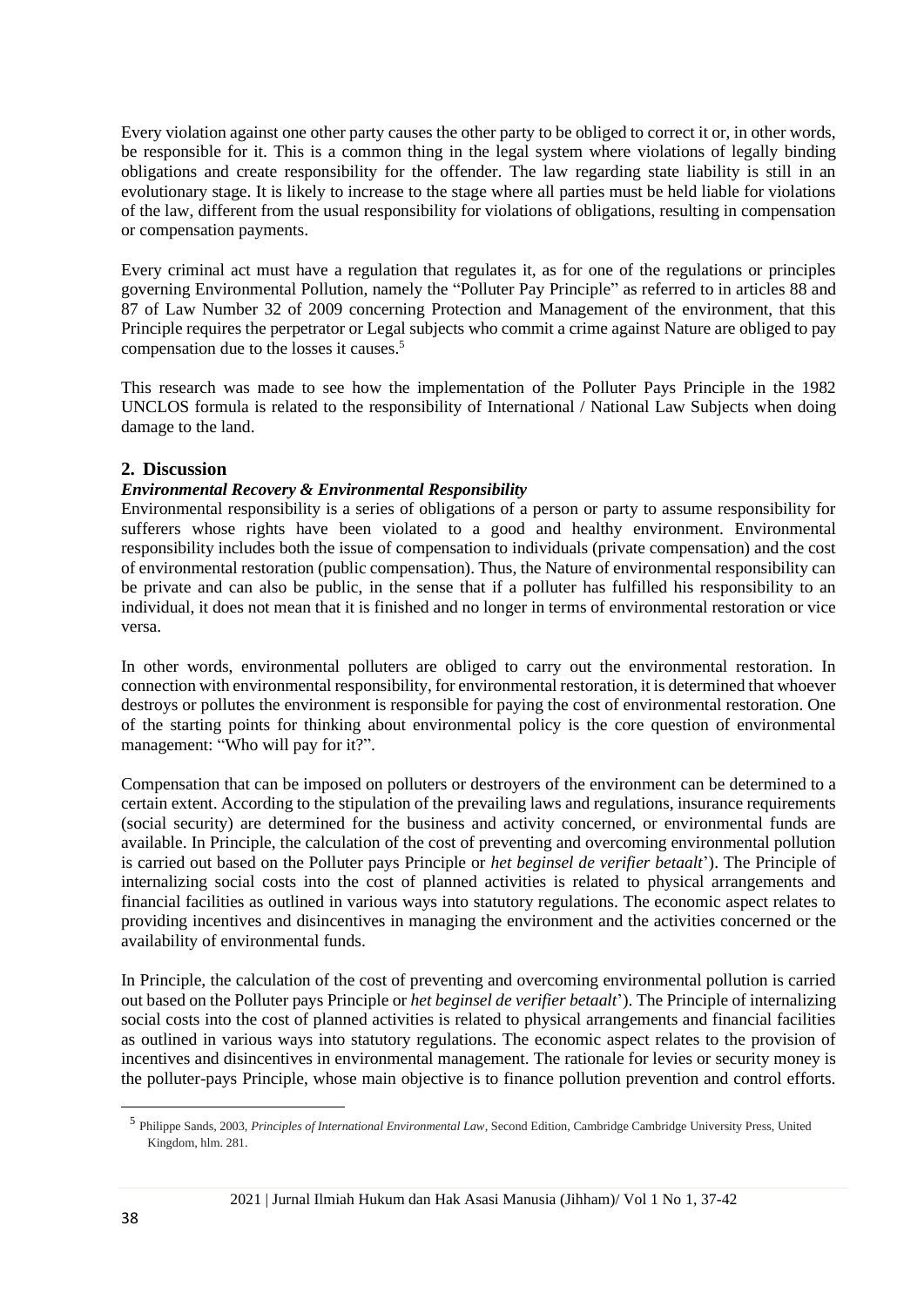In addition, pollution charges are an incentive for polluters to eliminate or reduce pollution. Incentives to prevent environmental pollution implemented by the government can be financial assistance, for example, subsidies, investment fees, and fiscal facilities. Still, this assistance can become a disincentive if polluters are not moved to escape dependence on the government.

The calculation of compensation (Polluter Pays Principle) in environmental cases is based on calculating the actual amount of loss measured based on the material value of the victim and the amount of loss calculated from the environment's economic value. Reflecting on International Law, UNCLOS 1982 only explains the obligation for countries that pollute the environment to be responsible and compensated, for the assessment of the amount is based on the view that in economic development, natural resources are needed both as an input for economic production (resource supplier), as a medium for assimilation. Waste (waste assimilator) and providers of environmental comfort (direct use of utility). The emergence of dangers due to mistreatment of natural resources and the environment because they do not recognize the positive value of the three economic functions.

# *Polluter Pays Principle*

The Polluter Pays Principle is one of the essential principles in environmental management. FOR THE FIRST TIME, the PPP arrangement was formulated by the Organization for Economic Co-operation and Development (OECD) and the provisions of the European Communities (EC) law in 1972. Subsequently, in 1973, is the first application into environmental problems. The existence of PPP can be found in various legal/regulatory documents (exceedingly soft law in the category of soft principles), developed in its use and regulated in international legal documents, among them, the 1980 Athens Protocol for the Protection of the Mediterranean Sea against Pollution from Land-based Sources and activities, the 1992 Helsinki Convention on the Transboundary Effects of Industrial Accidents, the 1993 Lugano Convention on Civil Liability for Damage Resulting from Activities Dangerous to the Environment, the 1992 Helsinki Convention on the Protection on the Protection and Use of Transboundary Watercourses and International Lakes, the 1996 London Protocol to the Convention on the Prevention of Marine Pollution by Dumping of Wastes and Other Matter. PPP is also found in the formulation of the 16th Principle of the Rio Declaration on Environment and Development, which states that:

"National authorities should endeavor to promote the internalization of environmental costs and the use of economic instruments, taking into account the approach that the Polluter should, in Principle, bear the costs of pollution, with due regard to the public interests and, without. Distorting international trade and investment".

The Organization for Economic Co-operation and Development (OECD) has formulated "what must be paid" concerning applying the Principle of pollution, namely paying one of its formulas, that polluters should be burdened with the obligation to pay compensation to have a deterrent effect on the perpetrators. Starting in 1972, the Polluter pays Principle was adopted and developed by the Member States of the Organization of Economic Cooperation and Development (OECD), which states that polluters must bear the burden or costs of preventing and overcoming the resulting pollution.

As an economic instrument, the Polluter pays Principle uses internalization of costs in the production process which is intended as a preventive measure for the possibility of pollution to emerge. In subsequent developments, the Polluter pays Principle is understood as an economic instrument and has begun to shift to the legal field. In Indonesia's positive legal perspective, the Polluter Pays Principle does not provide adequate regulation, both at the basic level of legal arrangements, the meaning in court decisions, including the clarity of their existence in the legal system $6$ .

PPP is the Principle of allocating costs from employers for the potential pollution caused, especially in environmental utilization. It confirms that the use of the environment for economic activities (factors of production) should not be borne by those who do not share the benefits of business activities.

<sup>6</sup> Soerjono Soekanto, Pengantar Penelitian Hukum, UI Press, Jakarta, 2006, hlm. 52

<sup>2020 |</sup> Jurnal Ilmiah Hukum dan Hak Asasi Manusia (Jihham)/ Vol 1 No 1, 37-42.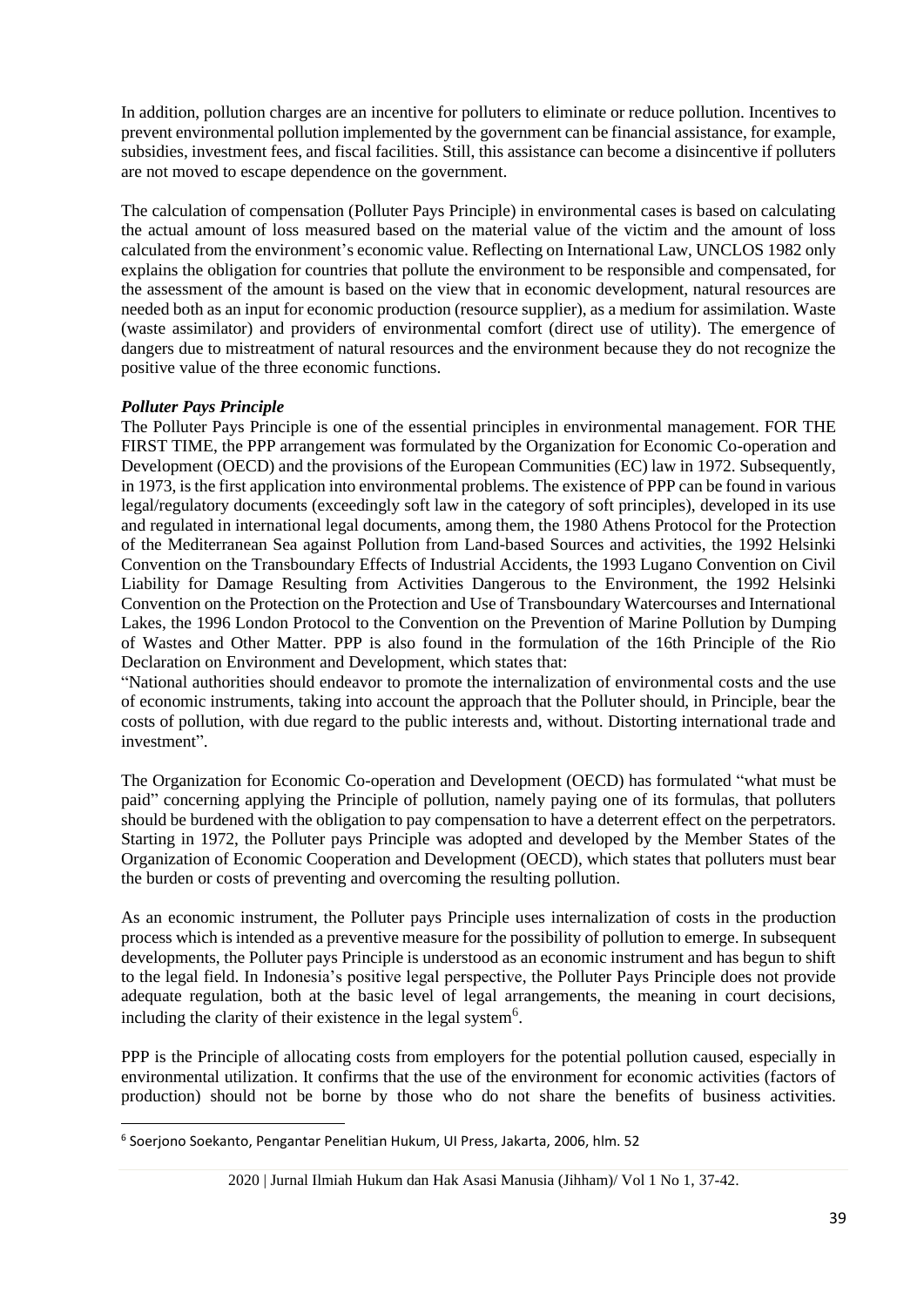Entrepreneurs must seek funding internally from any expenditure that impacts the environment (cost internalization).

The application of the Principle of internalizing environmental costs can be interpreted as an effort to calculate the costs that economic activity actors must bear due to environmental losses. The basic idea of this Principle is that environmental and social costs must be integrated into the decision-making process related to these natural resources. The ratio of the importance of applying this Principle is motivated by natural resources, which is a trend or reaction to the impulse of market demand. The Principle of internalization of environmental costs underlies the content of sustainable development, essentially awakening economic actors' awareness to be more critical in calculating the impacts arising from their economic activities. It should be realized that the social costs of environmental damage are an urgent part of the decision-making process to create inspiration for economic benefits, both in the short and long term.

*The Responsibility of the Polluter Pays Principle in UNCLOS 1982 as a Reference for Making Land Policy in Indonesia*

Table 1. UNCLOS 1982 Principle

| <b>UNCLOS 1982 Article</b>                                                                                                                                                                                                                                                                                                                                                                                                                                                                                                                                                                                                                                                                                    | <b>Information</b>                                                                                              |
|---------------------------------------------------------------------------------------------------------------------------------------------------------------------------------------------------------------------------------------------------------------------------------------------------------------------------------------------------------------------------------------------------------------------------------------------------------------------------------------------------------------------------------------------------------------------------------------------------------------------------------------------------------------------------------------------------------------|-----------------------------------------------------------------------------------------------------------------|
| Article 139 "1. States Parties shall have the                                                                                                                                                                                                                                                                                                                                                                                                                                                                                                                                                                                                                                                                 | Article 139 UNCLOS 1982 outlines the                                                                            |
| responsibility to ensure that activities in the                                                                                                                                                                                                                                                                                                                                                                                                                                                                                                                                                                                                                                                               | responsibilities that must be carried out                                                                       |
| Area, whether carried out by States Parties or                                                                                                                                                                                                                                                                                                                                                                                                                                                                                                                                                                                                                                                                | by legal subjects who commit violations                                                                         |
| state enterprises or natural or juridical persons                                                                                                                                                                                                                                                                                                                                                                                                                                                                                                                                                                                                                                                             | starting from<br>the<br>to<br>a sea area,                                                                       |
| which possess the nationality of States Parties                                                                                                                                                                                                                                                                                                                                                                                                                                                                                                                                                                                                                                                               | responsibility for structuring &<br>the                                                                         |
| or are effectively controlled by them or their                                                                                                                                                                                                                                                                                                                                                                                                                                                                                                                                                                                                                                                                | obligation to pay compensation,                                                                                 |
| nationals, shall be carried out in conformity                                                                                                                                                                                                                                                                                                                                                                                                                                                                                                                                                                                                                                                                 |                                                                                                                 |
| with this Part. The same responsibility applies                                                                                                                                                                                                                                                                                                                                                                                                                                                                                                                                                                                                                                                               |                                                                                                                 |
| to international organizations for activities in                                                                                                                                                                                                                                                                                                                                                                                                                                                                                                                                                                                                                                                              |                                                                                                                 |
| the Area carried out by such organizations.                                                                                                                                                                                                                                                                                                                                                                                                                                                                                                                                                                                                                                                                   |                                                                                                                 |
| Article 235 "With the objective of assuring                                                                                                                                                                                                                                                                                                                                                                                                                                                                                                                                                                                                                                                                   | Article 263 of the 1982 Law of the Sea                                                                          |
| prompt and adequate compensation in respect                                                                                                                                                                                                                                                                                                                                                                                                                                                                                                                                                                                                                                                                   | Convention describes the responsibility                                                                         |
| of all damage caused by pollution of the                                                                                                                                                                                                                                                                                                                                                                                                                                                                                                                                                                                                                                                                      | & obligation for compensation of a legal                                                                        |
| marine environment, States shall cooperate in                                                                                                                                                                                                                                                                                                                                                                                                                                                                                                                                                                                                                                                                 | subject who pollutes the environment in                                                                         |
| the implementation of existing international                                                                                                                                                                                                                                                                                                                                                                                                                                                                                                                                                                                                                                                                  | the sea area.                                                                                                   |
| further<br>development<br>and<br>the<br>law<br>of                                                                                                                                                                                                                                                                                                                                                                                                                                                                                                                                                                                                                                                             |                                                                                                                 |
| international law relating to responsibility and                                                                                                                                                                                                                                                                                                                                                                                                                                                                                                                                                                                                                                                              |                                                                                                                 |
| liability for the assessment<br>$\sigma$<br>and                                                                                                                                                                                                                                                                                                                                                                                                                                                                                                                                                                                                                                                               |                                                                                                                 |
|                                                                                                                                                                                                                                                                                                                                                                                                                                                                                                                                                                                                                                                                                                               |                                                                                                                 |
|                                                                                                                                                                                                                                                                                                                                                                                                                                                                                                                                                                                                                                                                                                               |                                                                                                                 |
|                                                                                                                                                                                                                                                                                                                                                                                                                                                                                                                                                                                                                                                                                                               |                                                                                                                 |
|                                                                                                                                                                                                                                                                                                                                                                                                                                                                                                                                                                                                                                                                                                               |                                                                                                                 |
|                                                                                                                                                                                                                                                                                                                                                                                                                                                                                                                                                                                                                                                                                                               |                                                                                                                 |
|                                                                                                                                                                                                                                                                                                                                                                                                                                                                                                                                                                                                                                                                                                               |                                                                                                                 |
|                                                                                                                                                                                                                                                                                                                                                                                                                                                                                                                                                                                                                                                                                                               |                                                                                                                 |
|                                                                                                                                                                                                                                                                                                                                                                                                                                                                                                                                                                                                                                                                                                               |                                                                                                                 |
|                                                                                                                                                                                                                                                                                                                                                                                                                                                                                                                                                                                                                                                                                                               |                                                                                                                 |
|                                                                                                                                                                                                                                                                                                                                                                                                                                                                                                                                                                                                                                                                                                               |                                                                                                                 |
|                                                                                                                                                                                                                                                                                                                                                                                                                                                                                                                                                                                                                                                                                                               |                                                                                                                 |
|                                                                                                                                                                                                                                                                                                                                                                                                                                                                                                                                                                                                                                                                                                               |                                                                                                                 |
|                                                                                                                                                                                                                                                                                                                                                                                                                                                                                                                                                                                                                                                                                                               |                                                                                                                 |
|                                                                                                                                                                                                                                                                                                                                                                                                                                                                                                                                                                                                                                                                                                               |                                                                                                                 |
| compensation for damage and the settlement<br>of related disputes, as well as, where<br>appropriate, development of criteria and<br>payment<br>of<br>procedures<br>for<br>adequate<br>compensation, such as compulsory insurance<br>or compensation funds."<br>Article 115" Every State shall adopt the laws<br>and regulations necessary to ensure that the<br>owners of ships who can prove that they have<br>sacrificed an anchor, a net or any other fishing<br>gear, in order to avoid injuring a submarine<br>cable or pipeline, shall be indemnified by the<br>owner of the cable or pipeline, provided that<br>the owner of the ship has taken all reasonable<br>precautionary measures beforehand."7 | Article 115 describes compensation for<br>losses in business to prevent damage to<br>submarine cables or pipes. |

<sup>7</sup> Pasal 115 UNCLOS 1982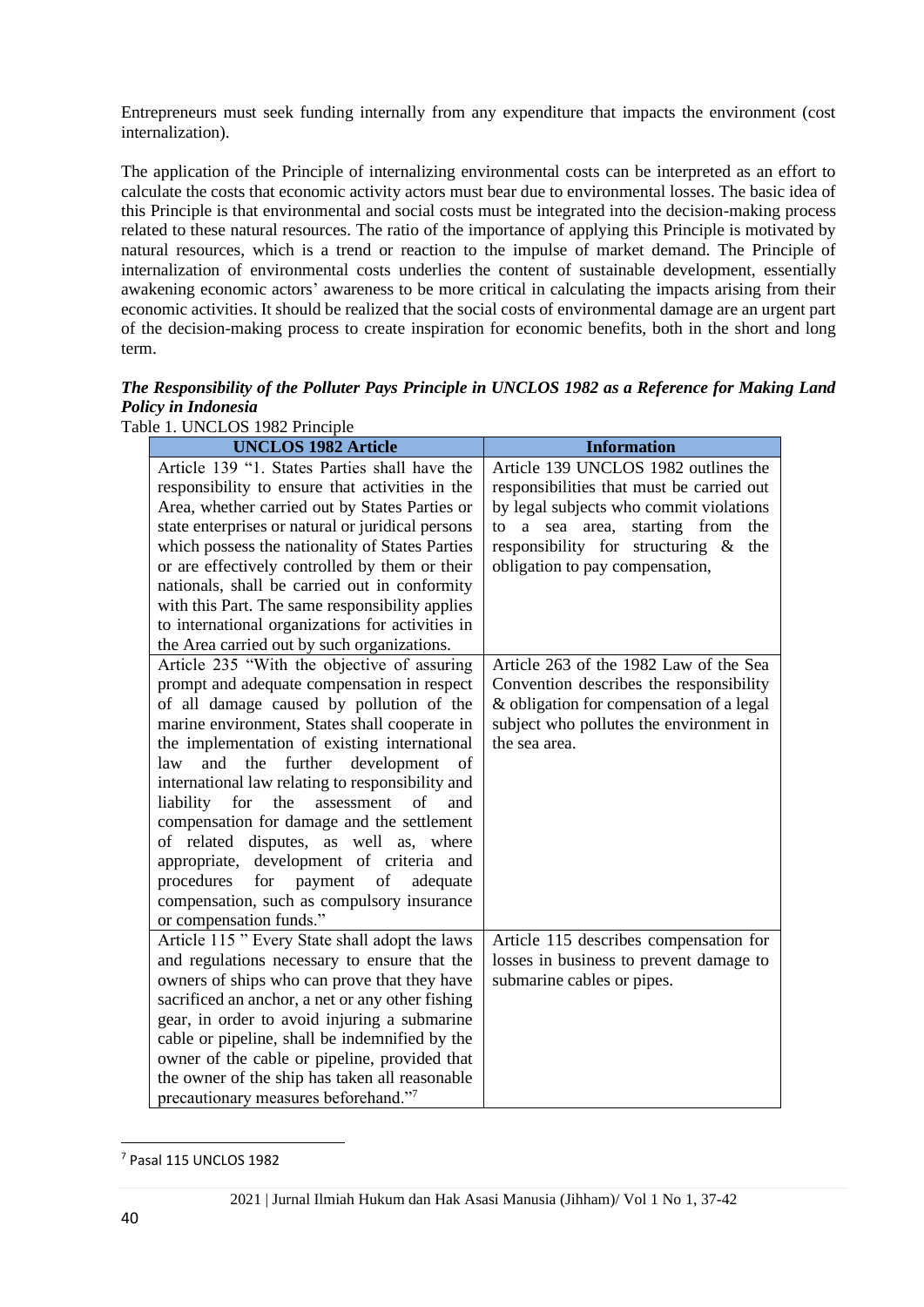Basically, in 1982 UNCLOS describes the obligation to pay compensation if a legal subject pollutes the environment, but determining the amount of compensation based on the damage suffered by an area and the cost of maintaining the Area is returned. Some of the articles above can be used as a reference for dealing with land damage in Indonesia. They can be used as a reference for policymaking related to land in Indonesia.

### **3. Conclusion**

Land degradation is one of the central issues in the national realm because it will increase food problems in addition to causing other negative impacts economically, socially, and environmentally. The government has implemented various policies and regulations to overcome this problem, but these efforts have not effectively controlled land conversion. The calculation of compensation (Polluter Pays Principle) is present as a regulator of this problem, which in the case of the environment, the Polluter Pays Principle is based on the calculation of the number of actual losses which is measured based on the material value of the victim and the amount of loss calculated from the environmental, economic value. In its implementation, a public policy governing land conversion policies that have been implemented so far have many weaknesses, so that the policy is not implemented consistently. The weaknesses referred to include inaccurate formulation of policy objects, relatively narrow scope of policies, inefficient bureaucratic structures of policy implementing organizations, and non-conducive policy environment factors. The author argues that the Polluter Pays Principle can be present as a bright spot on this problem.

#### **References**

- Dunn W.N. (2003). *Pengantar Analisis kebijakan Publik*. Edisi Kedua. Gajah Mada University Press : Yogyakarta.
- Dunn W.N. (2003). *Pengantar Analisis kebijakan Publik*. Edisi Kedua. Gajah Mada University Press : Yogyakarta.
- Edwards G.C. (1980). *Implementing Public Policy*. Congressional Quarterly Press: Washington.
- Edwards G.C. (1980). *Implementing Public Policy*. Congressional Quarterly Press: Washington.

Hoogerwerf, A. (1983). *Ilmu Pemerintahan*. Penerjemah R.L.L. Tobing. Penerbit Erlangga: Jakarta.

Hoogerwerf, A. (1983). *Ilmu Pemerintahan*. Penerjemah R.L.L. Tobing. Penerbit Erlangga: Jakarta.

- Nasoetion L.B. (2003). Konversi Lahan Pertanian : Aspek Hukum dan Implementasinya. *Prosiding Seminar Nasional Multifungsi dan Konversi Lahan Pertanian, 41-55.* Badan Litbang pertanian, Jakarta.
- Pakpahan A dan Anwar A. 1(989). Faktor-faktor yang Mempengaruhi Konversi Lahan Sawah. *Jurnal Agro Ekonomi, 8(1),62-74.* Pusat Penelitian dan Pengem- bangan Sosial Ekonomi Pertanian. Bogor.
- Pramono J, Bakri A dan Soelaiman I. (1996). Persaingan dalam Pemanfaatan Lahan antara Sektor Pertanian dan Industri. *Prosiding Lokakarya Persaingan dalam Pemanfaatan Sumberdaya Lahan dan Air, 157-176*. Pusat Penelitian dan Pengembangan Sosial Ekonomi Pertanian dan Ford Foundation.
- Simatupang P dan Irawan B. (2003). Pengendalian Konversi Lahan Pertanian : Tinjauan Ulang Kebijakan Lahan Pertanian Abadi. *Prosiding Seminar Nasional Multifungsi dan Konversi Lahan Pertanian, 67-83.* Badan Litbang pertanian, Jakarta.
- Sogo Kenkyu. (1998). An Economic Evolution of External Economies from Agriculture by the Replacement Cost Method. *National Research Institute of Agricultural Economics, MAFF.* Japan.
- Stillman II R.J. (1983). *Public Adfministration Concepts and Cases*. Third Edition. George Mason university. Boston.
- Sunarno. (1996). Masalah Pengelolaan Sumberdaya Air, Tantangan dan Peluang dalam Rangka Memantapkan Swasembada Pangan. *Prosiding Lokakarya Persaingan dalam Pemanfaatan Sumberdaya Lahan dan Air, 83-91*. Pusat Penelitian dan Pengembangan Sosial Ekonomi Pertanian dan Ford Foundation.
- Sutomo S. (2004). *Analisa Data Konversi dan Prediksi Kebutuhan Lahan*. Makalah disampaikan pada Pertemuan Round Table II Pengendalian Konversi dan Pengembangan Lahan Pertanian. Jakarta, 14 Desember 2004.

2020 | Jurnal Ilmiah Hukum dan Hak Asasi Manusia (Jihham)/ Vol 1 No 1, 37-42.